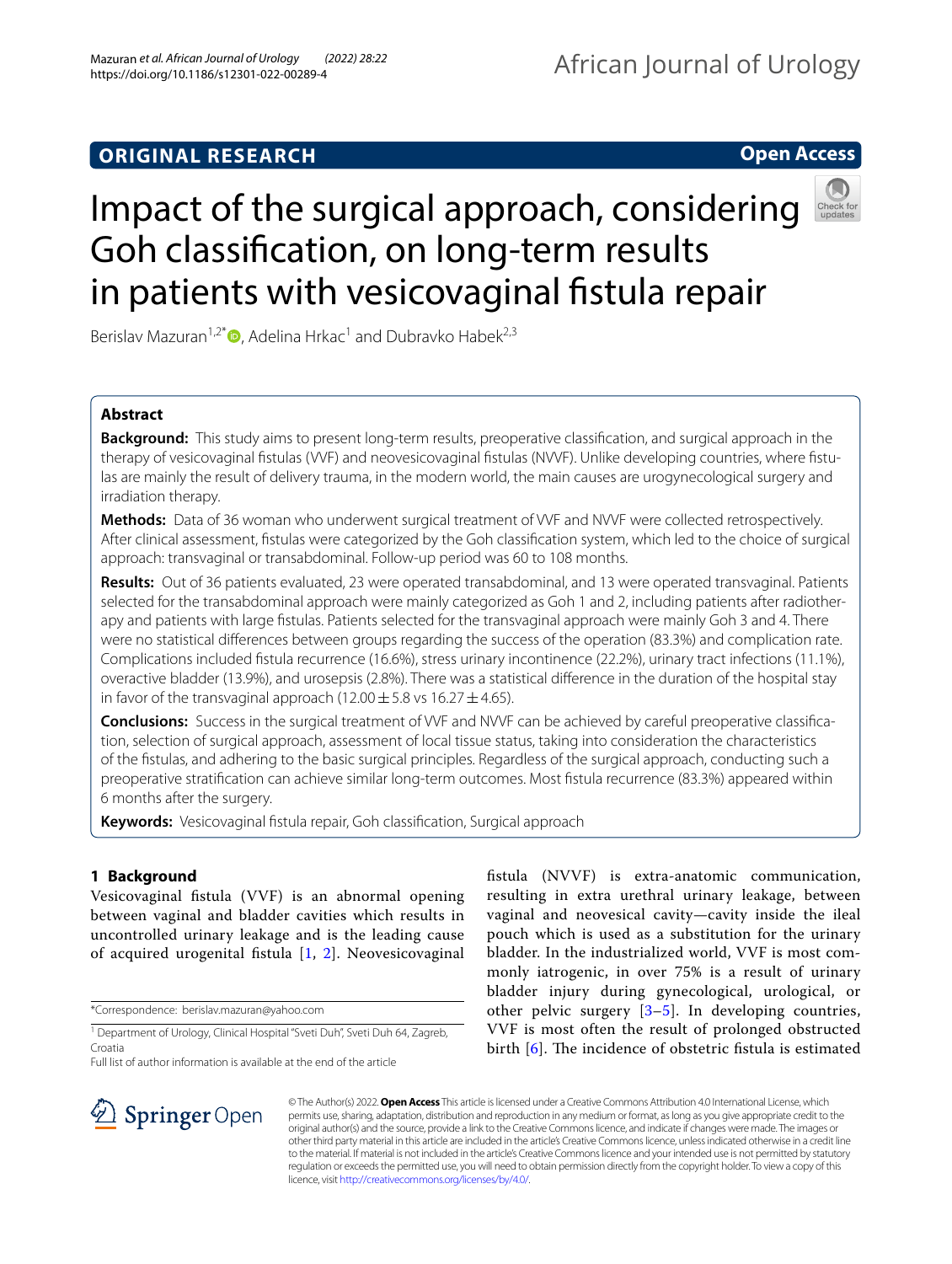at 0.3–0.4% of all childbirth [\[7](#page-4-5)]. Due to diferences in etiology, patient age, and other associated treatments (irradiation, chemotherapy, etc.) between these two groups, the approach and results of the treatment should be analyzed separately.

### **2 Material and methods**

We conducted a retrospective analysis of 36 women, 33 to 68 years of age, treated from the beginning of 2011 until September 2015.

Data were extracted from hospital medical documentation, including documentation collected during the hospitalization and ambulatory documentation, and subsequently, patients were interviewed with The Questionnaire for urinary incontinence diagnosis [[8\]](#page-4-6) for obtaining data about continence and other existing urinary tract symptoms.

Preoperative evaluation included detailed anamnesis with determining causes and risk factors for the development of fstula and clinical examination which included vaginal examination per specula that was used for detection of fstula as well as for assessment of vaginal anatomy and the possible existence of signs of infammation, masses, or previous operations. By performing cystoscopy and multi-slice computed tomography (MSCT) urography, we confrmed our clinical diagnosis, defned characteristics of fstula such as localization, number, and size [\[9](#page-4-7)]. We also evaluated the proximity of ureteral orifices and excluded the existence of ureterovaginal fistulas. Fistulas were categorized by the Goh classifcation which determined the choice of surgical approach. The classifcation consists of three components by which they are determined: distance between the distal edge of the fstula from external urethral meatus, size of the fstula, and complexity of the fstula (fbrosis, bladder capacity, ureteric involvement, previous repair, etc.) [\[10\]](#page-4-8) Indications for transvaginal surgery were fstula classifed as Goh 3 and 4, and the transabdominal route was the method of choice for Goh 1 and 2 fstulas (Table [1\)](#page-1-0).

For the transvaginal surgery, a modifed Martius labial fat pad flap technique was used  $[11-13]$  $[11-13]$  $[11-13]$ . For the transabdominal operation, the bladder was "bivalved" to the level of the fstula, followed by a dissection of the bladder 2–3 cm under the fistula  $[14]$  $[14]$ ; in that area, the bladder is dissected from the vagina and the opening in the vagina is sutured. When we were planning to use an omentum mayor flap, we would mobilize it and put it over the fistula  $[15]$  $[15]$ . Afterward, the bladder is also sutured. The postoperative examination included anamnesis, a questionnaire for urinary incontinence, vaginal examination after methylene blue test of the bladder, and cystography in patients with suspected fstula recurrence.

the fstula from external urethral meatus, a-c size of the fstula, i-iii complexity of the fstula **Goh Frequency Percent Valid percent Cumulative** 

<span id="page-1-0"></span>**Table 1** Goh classifcation, 1–3 distance between distal edge of

|        |                |       | requency reflect vally percent | Cumulative<br>percent |
|--------|----------------|-------|--------------------------------|-----------------------|
| Valid  |                |       |                                |                       |
| 1 ai   | 11             | 30.6  | 30.6                           | 30.6                  |
| 1 aiii | 2              | 5.6   | 5.6                            | 36.1                  |
| 1 bi   | 3              | 8.3   | 8.3                            | 44.4                  |
| 1 ciii | $\overline{2}$ | 5.6   | 5.6                            | 50.0                  |
| 2 ai   | 2              | 5.6   | 5.6                            | 55.6                  |
| 2 aiii | $\overline{2}$ | 5.6   | 5.6                            | 61.1                  |
| 2 biii | $\overline{2}$ | 5.6   | 5.6                            | 66.7                  |
| 3 ai   | 7              | 19.4  | 19.4                           | 86.1                  |
| 3 aiii | $\overline{2}$ | 5.6   | 5.6                            | 91.7                  |
| 3 bi   | $\mathbf{1}$   | 2.8   | 2.8                            | 94.4                  |
| 3 biii | $\overline{2}$ | 5.6   | 5.6                            | 100.0                 |
| Total  | 36             | 100.0 | 100.0                          |                       |

## **3 Statistical analysis**

Demographic data were presented with descriptive statistic analysis: middle value, standard deviation, and percentage. Parametric Student's t test for continuous variables and Chi-square, that is Fisher extract test for categorical variables, were used for comparison of variables between groups. For all comparisons between groups, *p*-value < 0.05 was appointed as statistically signifcant. All statistical methods were conducted using commercial statistical software SPSS.

## **4 Results**

Hysterectomy, with or without adnexectomy, was a cause of 30 fstulas (in 83.3% of patients), in 1 case it was hysterectomy followed by radiotherapy, in 1 case the cause was radiotherapy alone, and in 4 patients (11.1%) anterior pelvic exenteration proceded fstulas. Gynecological cancers were the most common cause of fstulas, in 19 cases (52.7%), followed by myoma in 9 cases (25%) and bladder cancer in 4 patients (11.1%) who underwent anterior pelvic exenteration. Additionally, the diagnosis that caused fstula formation was endometriosis in 1 patient, bleeding during cesarean section in 1 patient, polyp in 1 patient, and neuroectodermal tumor in 1 patient.

We stratifed our patients into the transvaginal and transabdominal groups, according to the surgical approach, and we compared the results between the two groups. The transabdominal route was the method of choice in 23 patients and transvaginal in the remaining 13. Mean age in the abdominal group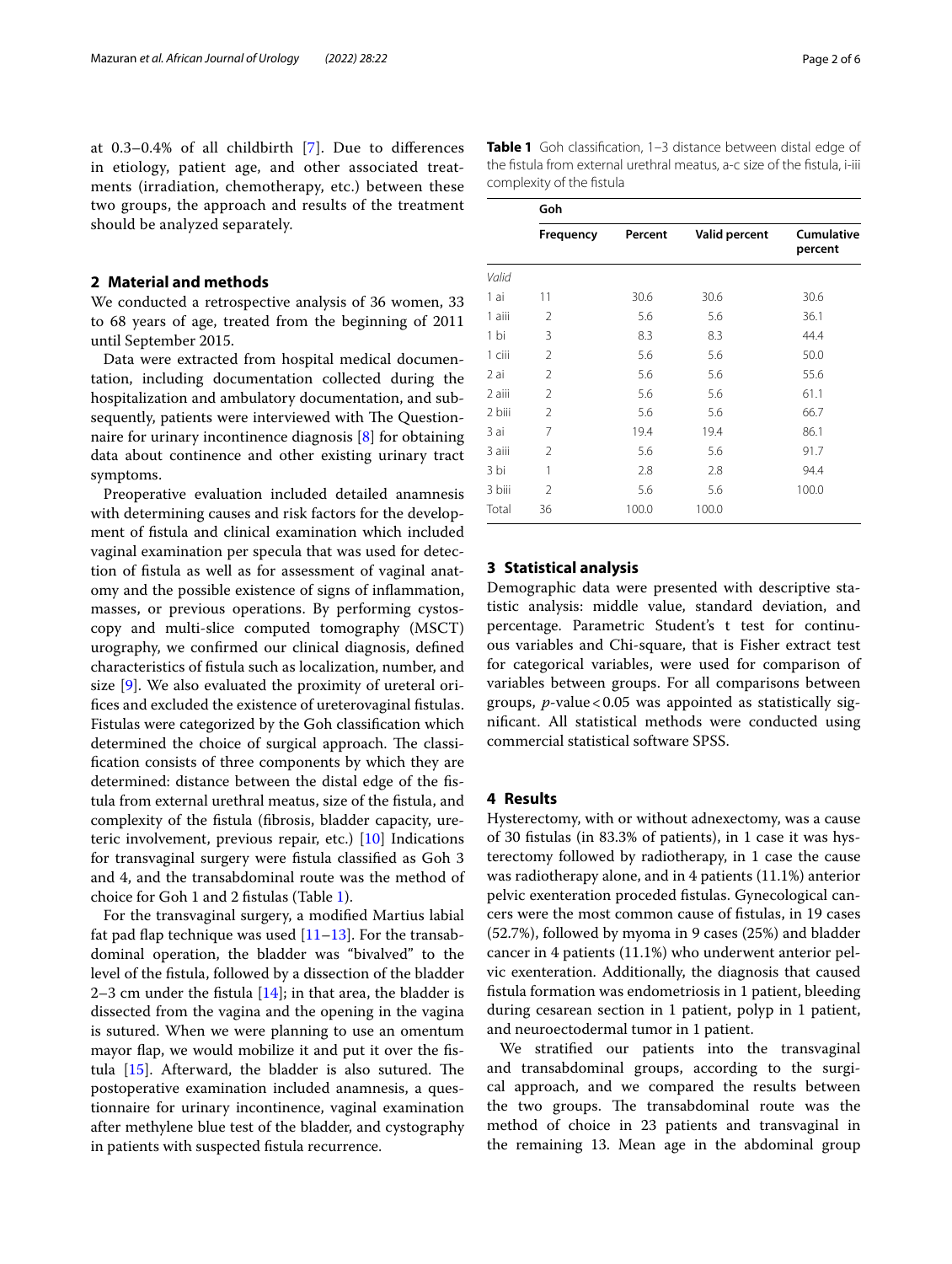was  $49.43 \pm 6.54$  years, and in the vaginal group, it was  $50.56 \pm 8.80$  years, without a statistically significant difference. A statistically signifcant diference was observed in mean hospital stay in days, where the mean value in the transabdominal group was  $16.27 \pm 4.65$  days, in comparison with the transvaginal group where the mean value was  $12.00 \pm 5.80$  days, P 0.034.

Regarding the Goh classifcation, 18 patients were assigned to Goh1 class, to be precise, 11 (30.6%) in 1ai, 2 (5.6%) in 1aiii, 3(8.3%) in 1bi, and 2(5.6%) in 1ciii. Six patients were estimated as Goh 2, more precisely 2 (5.6%) as 2ai, 2 (5.6%) as 2aiii, and 2 (5.6%) as 2biii. In total, 12 patients were assessed as Goh 3 class, 7 of them (19.4%) as 3ai, 2 (6.7%) as 3aiii, 1 (2.8%) as 3bi, and 2 (6.7%) as 3biii (Table [1\)](#page-1-0).

Nine patients had recurrent fstulas, 4 were in the transvaginal and 5 in the transabdominal group, and there was no statistically signifcant diference. Of those patients with recurrent fstulas, 5 had 1 previous repair, 2 had 2 previous repairs, and 2 had 3 previous repairs. The primary outcome variable in our study was the resolution of fstulas, and there was no statistically signifcant difference in fstula resolution between the transabdominal and the transvaginal group. In the transabdominal group, 20 patients had a resolution of the fstula, compared to 10 of them in the transvaginal group. Follow-up period varied from 60 to 108 months (84 months on average). Five complications were registered during the follow-up period which was the following: fstula recurrence in 6 cases (16.6%), stress urinary incontinence (SUI) in 8 cases (22.2%), urinary tract infection (UTI) in 4 cases (11.1%), overactive bladder (OAB) in 5 cases (13.9%), and urosepsis in 1 case. Both the approaches resulted in 9 complications. In the transabdominal group, SUI, UTI, and OAB occurred 3 times each, while in the transvaginal group 5 patients had SUI, one had UTI, 2 had OAB, and 1 had postoperative sepsis. There was no statistical difference between groups for the 4 main complications. Fistula recurrence was the complication that occurred the most within the frst 6 months and incidence of SUI, OAB, and UTI increased during the follow-up period (Table [2\)](#page-2-0).

## **5 Discussion**

The leading cause of VVF is hysterectomy with or without adnexectomy, most often as a complication of treatment of gynecological cancer, or less frequently myoma. NVVF appears after anterior pelvic exenteration. Globally, the cause of VVF is abdominal hysterectomy in 83%, vaginal hysterectomy in 8%, radiation in 4%, and other in 5% of the cases [[16\]](#page-4-13). Further causes include urological and gynecological instrumentation [[17\]](#page-4-14), retroperitoneal, vascular and pelvic surgery, infammatory and infective diseases [[18](#page-4-15)], and foreign bodies, for example, a forgotten pessary ring [[19\]](#page-4-16), congenital VVF [\[20](#page-4-17)], sexual trauma [[21\]](#page-4-18), and vaginal laser treatments [[22\]](#page-4-19). Approximately 3–5% of VVF occur as a result of a malignant tumor, most often cervical, vaginal, and endometrial carcinoma. The risk of urinary bladder lesion during abdominal hysterectomy is 0.5–1% [[23](#page-4-20)], and the incidence of fstula occurrence after hysterectomy is 0.1–0.2% [[24](#page-4-21)]. In this study, in most cases, fstulas emerged after hysterectomy with or without adnexectomy, most often as a

<span id="page-2-0"></span>

| Table 2 Results and complications |  |  |  |  |
|-----------------------------------|--|--|--|--|
|-----------------------------------|--|--|--|--|

| VVF $n = 36$              | Vaginal $n = 13$ | Abdominal $n = 23$ | p value  |
|---------------------------|------------------|--------------------|----------|
| $50.56 \pm 7.47$ (33-68)  | $52.54 \pm 8.80$ | $49.43 \pm 6.54$   | 0.280    |
| $14.69 \pm 5.44 (7 - 27)$ | $12.00 \pm 5.80$ | $16.27 \pm 4.65$   | $0.034*$ |
|                           |                  |                    |          |
| 12 (33.3%)                | $3(23.1\%)$      | $9(39.1\%)$        | 0.468    |
| 18 (50%)                  | 6(46.2%)         | 12 (52.2%)         | 1.000    |
| $1(2.8\%)$                | $\mathbf{0}$     | 1(4.3%)            | 1.000    |
| $1(2.8\%)$                | $\mathbf 0$      | $1(4.3\%)$         | 1.000    |
| 4(11.1)                   | 4 (30.8%)        | $\Omega$           | $0.012*$ |
| 9(25%)                    | 4 (30.8%)        | 5(21.7%)           | 0.693    |
| 30 (83.3%)                | 10 (76.9%)       | 20 (87.0%)         | 0.645    |
|                           |                  |                    |          |
| 8 (22.2%)                 | 5(38.5%)         | 3(13%)             | 0.107    |
| $4(11.1\%)$               | $1(7.7\%)$       | 3(13%)             | 1.000    |
| $5(13.9\%)$               | $2(15.4\%)$      | 3(13%)             | 1.000    |
| 1(2.8%)                   | $1(7.7\%)$       | $\Omega$           | 0.361    |
|                           |                  |                    |          |

*VVF* vesicovaginal fstula, *H* hysterectomy, *H*+*A* hysterectomy+adnexectomy, *H*+*RT* hysterectomy+radiotherapy, *RT* radiotherapy, *NVVF* neovesicovaginal fstula, *SUI* "stress" urinary incontinence, *UTI* urinary tract infection, *OAB* overactive bladder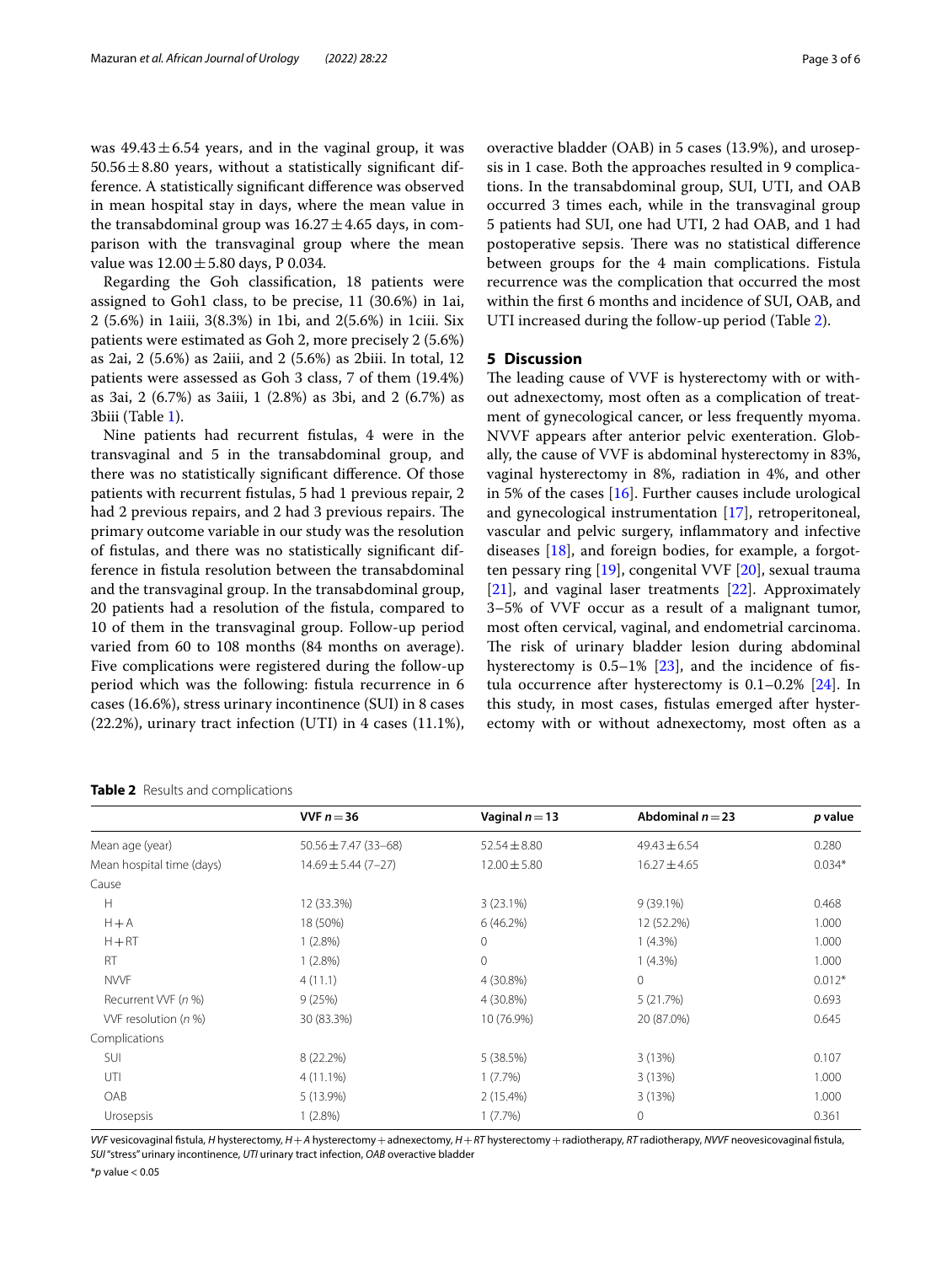treatment of gynecological malignant or benign tumors, rarely in patients who were treated with radiotherapy for gynecological cancer. We should also mention patients that developed NVVF after anterior pelvic exenteration and orthotopic urinary diversion. After hysterectomy, symptoms and signs of VVF appear right after the surgery or within 1–3 weeks following the removal of a urinary catheter. After radiotherapy, fstulas can form tens of years after the treatment.

Conservative treatment with permanent catheter drainage and antimuscarinic pharmacotherapy through 2–3 weeks can be conducted in carefully selected patients with newly diagnosed VVF with a success rate of 11–15% [[25\]](#page-4-22). Smaller epithelialized fistulas can be treated in a minimally invasive fashion by electrocoagulation of the fstula channel, by using silver nitrate and laser therapy [[26\]](#page-4-23).

Surgical treatment of fstulas can be conducted through a transabdominal or a transvaginal approach with or without the use of interposition grafts. The advantages of the vaginal approach are shorter operating times, shorter hospitalization, and less blood loss [\[27](#page-5-0)].

The transvaginal approach is indicated in small, uncomplicated lower VVF. Indications for the transabdominal approach are large and deep VVF, narrow vaginal cavity, radiation fstulas, fstulas that were previously treated transvaginally, the need for concomitant urinary bladder augmentation or reimplantation of the ureter, the inability of putting the patient in a lithotomy position, although unsuccessful transvaginal operation on fstula is not necessarily a contraindication for repeated transvaginal approach [\[16\]](#page-4-13).

The treatment of fistula can be performed immediately if it is an uncomplicated fstula with no signs of inflammation and the approach is transvaginal  $[28]$  $[28]$ , but if there are signs of infammation or other complicating factors, the recommendation is to postpone the operation for 3–6 months. According to accessible literature, the success rate of surgical treatment of fstulas is more than 90%, having in mind that the results are inferior if the fstula is caused by radiotherapy and in recurrent and long-lasting fstulas [\[29](#page-5-2)]. Factors that contribute to failure are diminished capacity of the urinary bladder, circumferential fstulas, severe vaginal fbrosis, and involvement of the urethra  $[30]$  $[30]$ . The most frequently used surgical approach in our patients was the transabdominal approach, in 23 patients. Thirteen patients were operated on transvaginal. All NVVF were treated transvaginal [[31](#page-5-4)]. All of our patients operated transvaginal had interposing grafts, and patients with large fstulas and irradiated pelvises were treated transabdominal. In this study, success was achieved in 83.3% of patients, without a statistically signifcant diference in the rate of resolution of fstula regarding the operating approach. These results are comparable with literature data. Goh's classifcation has proven to be important, although not the exclusive, preoperative diagnostic procedure for selecting the appropriate surgical approach. In its components, it takes into account all the parameters essential for the successful treatment of VVF, thus standardizing the choice of surgical approach. This is especially important for less experienced surgeons, but also better understanding and control of postoperative results. Some authors did not fnd a correlation between the Goh classifcation and fstula resolution [[32](#page-5-5)]. In 5 cases, fistulas appeared within 6 months after the operation and in 1 patient it appeared 15 months postsurgical. The success was compromised by previous surgical therapy of fstulas, size of fstula, and poor tissue quality after pelvic radiation. Nine patients had recurrent fstulas, 5 of them were previously operated on 1 time, two of them 2 times, and 2 of them 3 times. Of those operated 1 time, 3 had a transvaginal repair and 2 had transabdominal. Patients that underwent 2 previous fstula operations difered: One had 2 vaginal repairs and one had a transvaginal surgery followed by a transabdominal repair. When analyzing patients with fstula operated 3 times before, both had 2 transabdominal repairs following a transvaginal surgery.

Radiotherapy preceded fstula formation in 2 cases, and 2 patients had fstulas larger than 3 cm in diameter. There was a statistically significant difference in average hospital stay length in favor of the transvaginal approach. Complications included fstula recurrence and urinary tract symptoms. We observed 5 complications during the follow-up period: fstula recurrence in 6 cases (16.6%), SUI in 8 cases (22.2%), UTI in 4 cases (11.1%), OAB in 5 cases (13.9%), and urosepsis in 1 case [[32](#page-5-5)]. Patients also reported vaginal narrowing and shortening, dyspareunia, and chronic pain. In 87% of patients, symptoms did not considerably afect the quality of life [\[33\]](#page-5-6). Although the study was done retrospectively and had a small sample, it should be noted that the patients enrolled were complex cases, some of them being previously unsuccessfully operated on due to vesicovaginal fstulas and some of them radiated.

All complications in our patients occurred immediately or after a longer follow-up period, except fstula recurrence, which was mainly presented within 6 months. Late complications did not interfere with the quality of life substantially, and those that were perceived as a nuisance were successfully treated with conservative measures [[34](#page-5-7)].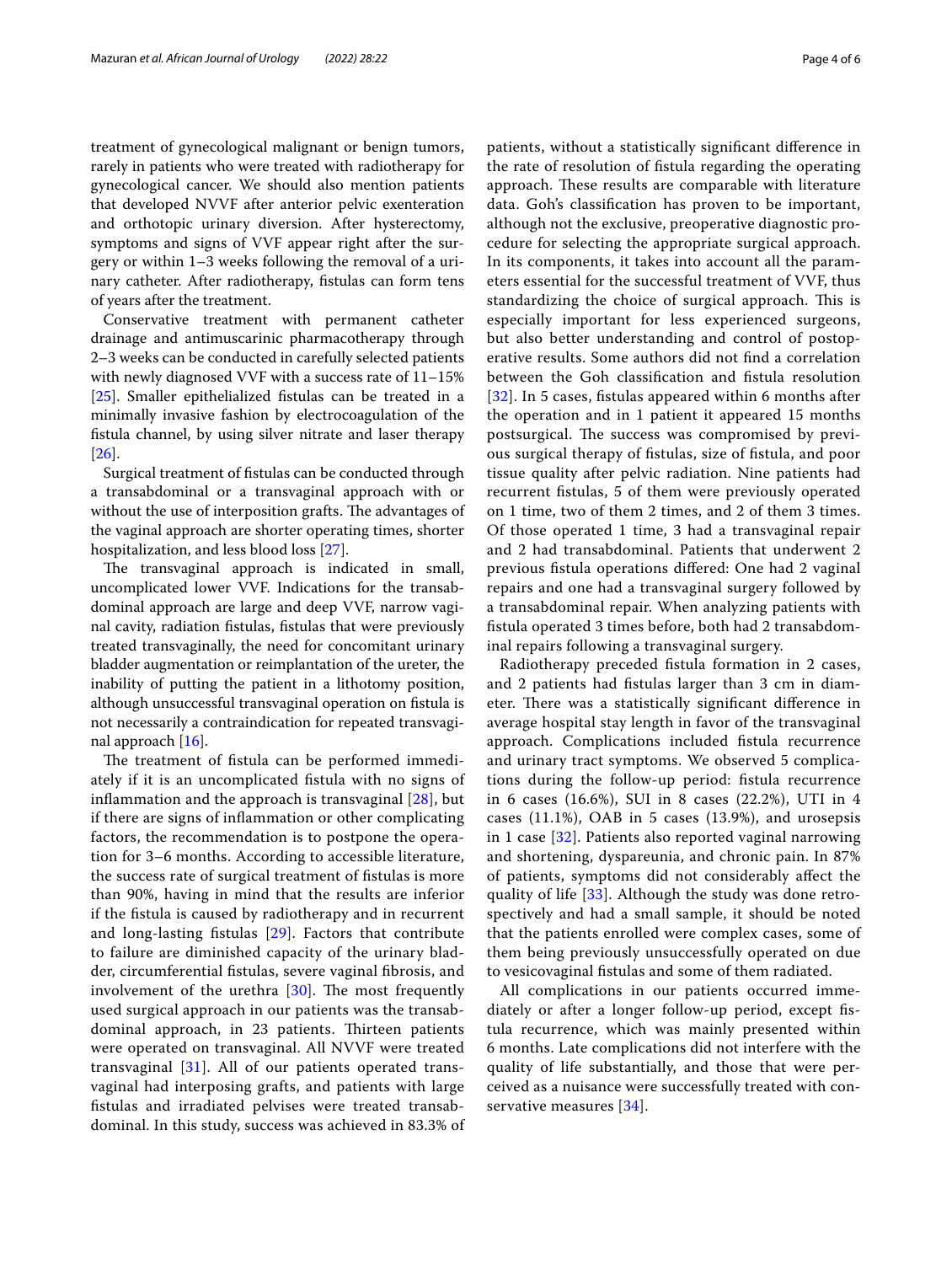## **6 Conclusions**

Success in the surgical treatment of VVF and NVVF can be achieved with a careful preoperative assessment of fstula localization, size, previous surgical and radiotherapy treatment, and a selection of an appropriate surgical approach. With such processing, taking into consideration the characteristics of the fstula and adhering to the basic surgical principles, regardless of the surgical approach, similar long-term results can be obtained.

#### **Abbreviations**

VVF: Vesicovaginal fstula; H: Hysterectomy; H+A: Hysterectomy+adnexectomy; H+RT: Hysterectomy+radiotherapy; RT: Radiotherapy; NVVF: Neovesicovaginal fstula; SUI: "Stress" urinary incontinence; UTI: Urinary tract infection; OAB: Overactive bladder.

#### **Acknowledgements**

Not applicable.

#### **Author contributions**

All authors, BM, AH, and DH, contributed to the study. BM designed the study, BM and HA wrote the manuscript, HA collected the data, DH helped in statistical analysis, and BM and DH contributed to analysis of the data and conclusions. All authors read and approved the revised version of the manuscript.

#### **Funding**

No funding was received for conducting this study.

#### **Availability of data and materials**

All patients data are available on Department of Urology, Clinical Hospital,"Sveti Duh," Zagreb, Sveti Duh 64, Croatia.

#### **Declarations**

#### **Ethics approval and consent to participate**

This research study was conducted retrospectively from data obtained for clinical purposes. We consulted Ethical Committee in Clinical Hospital "Sveti Duh" who determined that our study did not need ethical approval. Informed consent was obtained from all individual participants included in the study.

#### **Consent for publication**

Patients signed informed consent regarding publishing their data.

#### **Competing interests**

The authors declare that they have no competing interests.

#### **Author details**

<sup>1</sup> Department of Urology, Clinical Hospital "Sveti Duh", Sveti Duh 64, Zagreb, Croatia. <sup>2</sup> Catholic University of Croatia, Zagreb, Croatia. <sup>3</sup> Department of Gynecology and Obstetrics, Clinical Hospital "Sveti Duh", Zagreb, Croatia.

Received: 5 November 2021 Accepted: 17 May 2022 Published online: 03 June 2022

#### **References**

- <span id="page-4-0"></span>1. Rovner ES (2012) Urinary tract fstulae. In: Campbell-Walsh urology, 10th edn, vol 3. Saunders Elsevier, Philadelphia, pp 2223–2261
- <span id="page-4-1"></span>2. Gerber GS, Schoenberg HW (1993) Female urinary tract fstulas. J Urol 149(2):229–236. [https://doi.org/10.1016/s0022-5347\(17\)36045-7](https://doi.org/10.1016/s0022-5347(17)36045-7)
- <span id="page-4-2"></span>Symmonds RE (1984) Incontinence: vesical and urethral fistulas. Clin Obstet Gynecol 27(2):499–514. [https://doi.org/10.1097/00003081-19840](https://doi.org/10.1097/00003081-198406000-00024) [6000-00024](https://doi.org/10.1097/00003081-198406000-00024)
- 4. Lee AL, Symmonds RE, Williams TJ (1988) Current status of genitourinary fstula. Obstet Gynecol 72:313–319
- <span id="page-4-3"></span>5. Tancer ML (1992) Observation on prevention and management of vesicovaginal fstula after total hysterectomy. Surg Gynecol Obstet 175(6):501–506
- <span id="page-4-4"></span>6. Arrowsmith S, Hamlin EC, Wall LL (1996) Obstructed labor injury complex: obstetric fstula formation and the multifaceted morbidity of maternal birth trauma in the developing world. Obstet Gynecol Surv 51(9):568–574.<https://doi.org/10.1097/00006254-199609000-00024>
- <span id="page-4-5"></span>7. Margolis T, Mercer LJ (1994) Vesicovaginal fistula. Obstet Gynecol Surg 49(12):840–847. <https://doi.org/10.1097/00006254-199412000-00008>
- <span id="page-4-6"></span>8. Bradley CS, Rahn DD, Nygaard IE et al (2010) The questionnaire for urinary incontinence diagnosis (QUID): validity and responsiveness in women undergoing non-surgical therapies for the treatment of stress predominant urinary incontinence. Neurourol Urodyn 29(5):727–734. <https://doi.org/10.1002/nau.20818>
- <span id="page-4-7"></span>9. Goodwin WE, Scardino PT (1980) Vesicovaginal and ureterovaginal fstulas: a summary of 25 years of experience. J Urol 123(3):370–374. [https://doi.org/10.1016/s0022-5347\(17\)55941-8](https://doi.org/10.1016/s0022-5347(17)55941-8)
- <span id="page-4-8"></span>10. Goh JTW (2004) A new classifcation for female genital tract fstula. ANZJOG 44:502–504.<https://doi.org/10.1111/j.1479-828X.2004.00315.x>
- <span id="page-4-9"></span>11. Elkins TE, DeLancey JOL, McGuire EJ (1990) The use of modifed Martius graft as an adjunctive technique in vesicovaginal and rectovaginal fstula repair. Obstet Gynecol 75(4):727–733
- 12. Kumar M, Agarwal S, Goel A, Sharma A, Agarwal A, Pandey S, Sankhwar SN (2019) Transvaginal repair of vesicovaginal fstula: A 10-year experience with analysis of factors afecting outcomes. Urol Int 103:218–222. <https://doi.org/10.1159/000499411>
- <span id="page-4-10"></span>13. Shoukry MS, Hassouna ME, EL-Salmy S et al (2010) Vaginal fap reenforcement of vesicovaginal fstula repair. Int Urogynecol J 21:829
- <span id="page-4-11"></span>14. O'Connor VJ, Sokol JK (1951) Vesico-vaginal fstula from standpoint of the urologist. J Urol 66(4):579–585. [https://doi.org/10.1016/s0022-](https://doi.org/10.1016/s0022-5347(17)74381-9) [5347\(17\)74381-9](https://doi.org/10.1016/s0022-5347(17)74381-9)
- <span id="page-4-12"></span>15. Wein AJ, Malloy TR, Greenberg SH et al (1980) Omental transposition as an aid in genitourinary reconstructive procedures. J Trauma 20(6):473– 477.<https://doi.org/10.1097/00005373-198006000-00007>
- <span id="page-4-13"></span>16. Eilber KS, Kavaler E, Rodríguez LV, Rosenblum N, Raz S (2003) Ten-year experience with transvaginal vesicovaginal fstula repair using tissue interposition. J Urol 169(3):1033–1036. [https://doi.org/10.1097/01.ju.](https://doi.org/10.1097/01.ju.0000049723.57485.e7) [0000049723.57485.e7](https://doi.org/10.1097/01.ju.0000049723.57485.e7)
- <span id="page-4-14"></span>17. Ramsay IN, Clancy S (1992) Subtrigonal phenol injections in the treatment of idiopathic detrusor instability in the female—a long-term urodynamic follow-up. Br J Urol 69(4):363–365. [https://doi.org/10.](https://doi.org/10.1111/j.1464-410x.1992.tb15558.x) [1111/j.1464-410x.1992.tb15558.x](https://doi.org/10.1111/j.1464-410x.1992.tb15558.x)
- <span id="page-4-15"></span>18. Borjas A, Rodriguez Diaz LH (1949) Vesicovaginal fstula of tuberculous origin. J Int Coll Surg 12(6):840–842
- <span id="page-4-16"></span>19. Binstock MA, Semrad N, Dubow L et al (1990) Combined vesicovaginalurereterovaginal fstulas associated with a vaginal foreign body. Obstet Gynecol 76(5 Pt 2):918–921
- <span id="page-4-17"></span>20. Rousseau T, Sapin E, Helardot PG (1996) Congenital vesicovaginal fstula. Br J Urol 77:760–761. [https://doi.org/10.1016/j.urology.2003.08.](https://doi.org/10.1016/j.urology.2003.08.028) [028](https://doi.org/10.1016/j.urology.2003.08.028)
- <span id="page-4-18"></span>21. Roy KK, Vaijyanath AM, Sinha A et al (2002) Sexual trauma—an unusual cause of *a* vesicovaginal fstula. Eur J Obstet Gynecol Reprod Biol 101(1):89–90. [https://doi.org/10.1016/S0301-2115\(01\)00500-0](https://doi.org/10.1016/S0301-2115(01)00500-0)
- <span id="page-4-19"></span>22. Colombel M, Pedron P, Missirlu A et al (1995) Vesicovaginal fistula after laser vaporization of vaginal condylomata. J Urol 154(5):1860. [https://](https://doi.org/10.1007/978-1-84628-346-8_19) [doi.org/10.1007/978-1-84628-346-8\\_19](https://doi.org/10.1007/978-1-84628-346-8_19)
- <span id="page-4-20"></span>23. Keettel WC, Sehring FG, deProsse CA et al (1978) Surgical management of urethrovaginal and vesicovaginal fstulas. Am J Obstet Gynecol 131(4):425–431. [https://doi.org/10.1016/0002-9378\(78\)90418-0](https://doi.org/10.1016/0002-9378(78)90418-0)
- <span id="page-4-21"></span>24. Harris WJ (1995) Early complications of abdominal and vaginal hysterectomy. Obstet Gynecol Surv 50(11):795–805. [https://doi.org/10.1097/](https://doi.org/10.1097/00006254-199511000-00019) [00006254-199511000-00019](https://doi.org/10.1097/00006254-199511000-00019)
- <span id="page-4-22"></span>25. Wang Y, Hadley HR (1990) Nondelayed transvaginal repair of high lying vesicovaginal fstula. J Urol 144(1):34–36. [https://doi.org/10.1016/](https://doi.org/10.1016/s0022-5347(17)39359-x) [s0022-5347\(17\)39359-x](https://doi.org/10.1016/s0022-5347(17)39359-x)
- <span id="page-4-23"></span>26. Dogra PN, Saini AK (2011) Laser welding of vesicovaginal fistulaoutcome analysis and long-term outcome: single center experience. Int Urogynecol J 22(8):981–984. [https://doi.org/10.1007/](https://doi.org/10.1007/s00192-011-1389-0) [s00192-011-1389-0](https://doi.org/10.1007/s00192-011-1389-0)